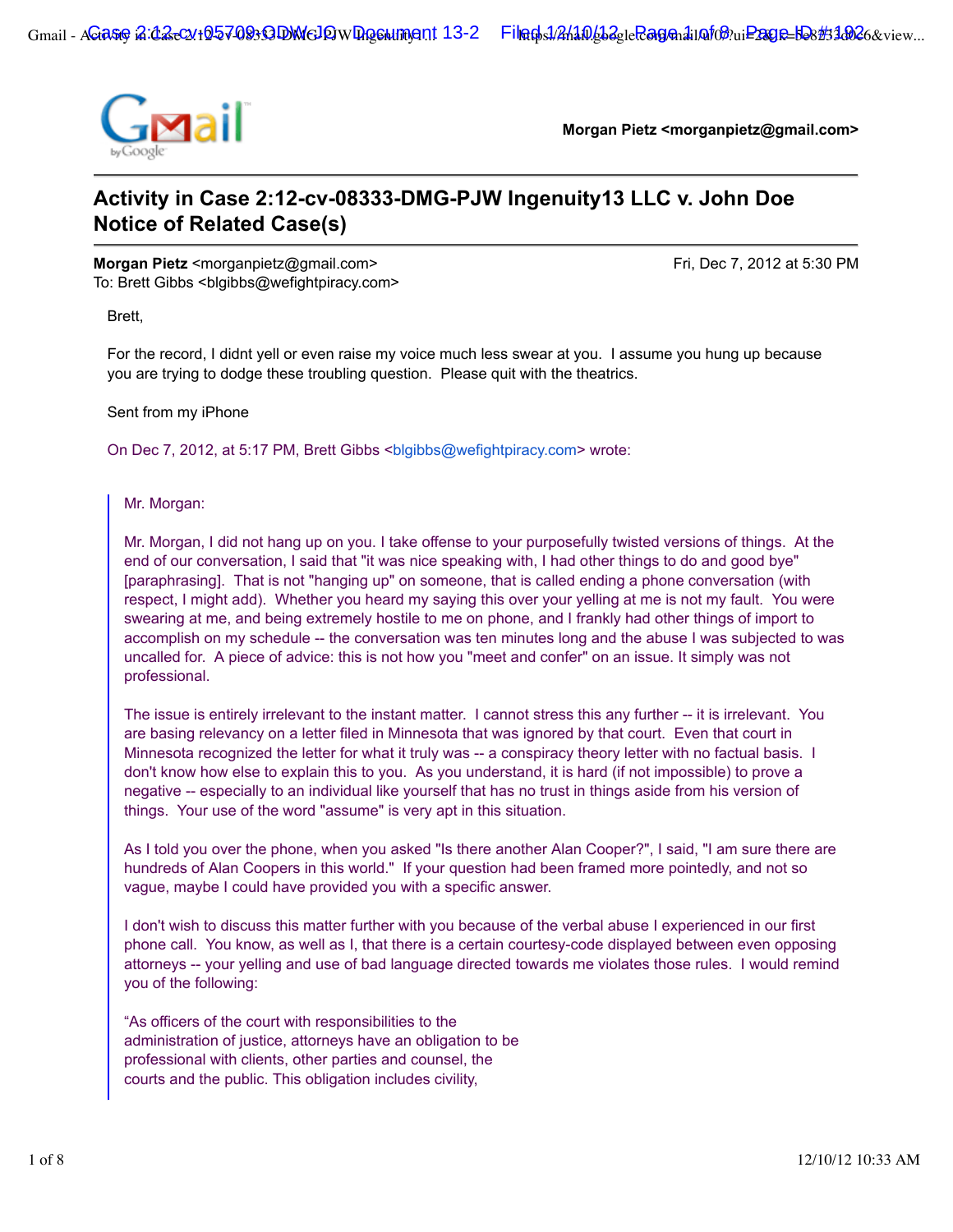professional integrity, personal dignity, candor, diligence, respect, courtesy, and cooperation, all of which are essential to the fair administration of justice and conflict resolution." [California Attorney Guidelines of Civility and Professionalism]

Please be ever mindful of this if we speak in the future.

Regards,

Brett Gibbs

On Fri, Dec 7, 2012 at 11:40 AM, Morgan E. Pietz <mpietz@pietzlawfirm.com> wrote: Brett,

This is to confirm a few things, in writing, about our phone call of earlier today.

Prior to hanging up on me, you confirmed that you would not be answering either of my questions below about (1) your client contact at Ingenuity 13 (not AF holdings, which I clarified today) or (2) a copy of Alan' Coopers verification in the Ingenuity 13 case in E.D. Cal., which you purported to keep a copy of, under penalty of perjury. You stated that you viewed these issues as irrelevant to the instant case, and would not answer them absent a more formal demand. I explained that I disagreed, because as far as I am concerned, the Alan Cooper issue goes straight to the heart of whether your client has proper standing, among other, more troubling issues.

Also, to repeat my additional request: if any facts in the Alan Cooper letter filed in Minnesota are incorrect, then please let me know which fact and why it is incorrect. However, since you have so far refused to provide any specifics, I can only continue to assume that everything in that letter is correct.

I also note that you again refused to say whether there is another Alan Cooper (other than the gentleman in Minnesota who filed the letter through counsel) who is/was the principal of AF Holdings of Ingenuity 13.

Please contact me should you change your mind and decide that you do wish to discuss this matter further.

Best regards, Morgan

On Fri, Dec 7, 2012 at 11:13 AM, Morgan E. Pietz <mpietz@pietzlawfirm.com> wrote: Re-forward.

---------- Forwarded message ---------- From: **Morgan E. Pietz** <mpietz@pietzlawfirm.com> Date: Mon, Dec 3, 2012 at 7:23 PM Subject: Re: Activity in Case 2:12-cv-08333-DMG-PJW Ingenuity13 LLC v. John Doe Notice of Related Case(s)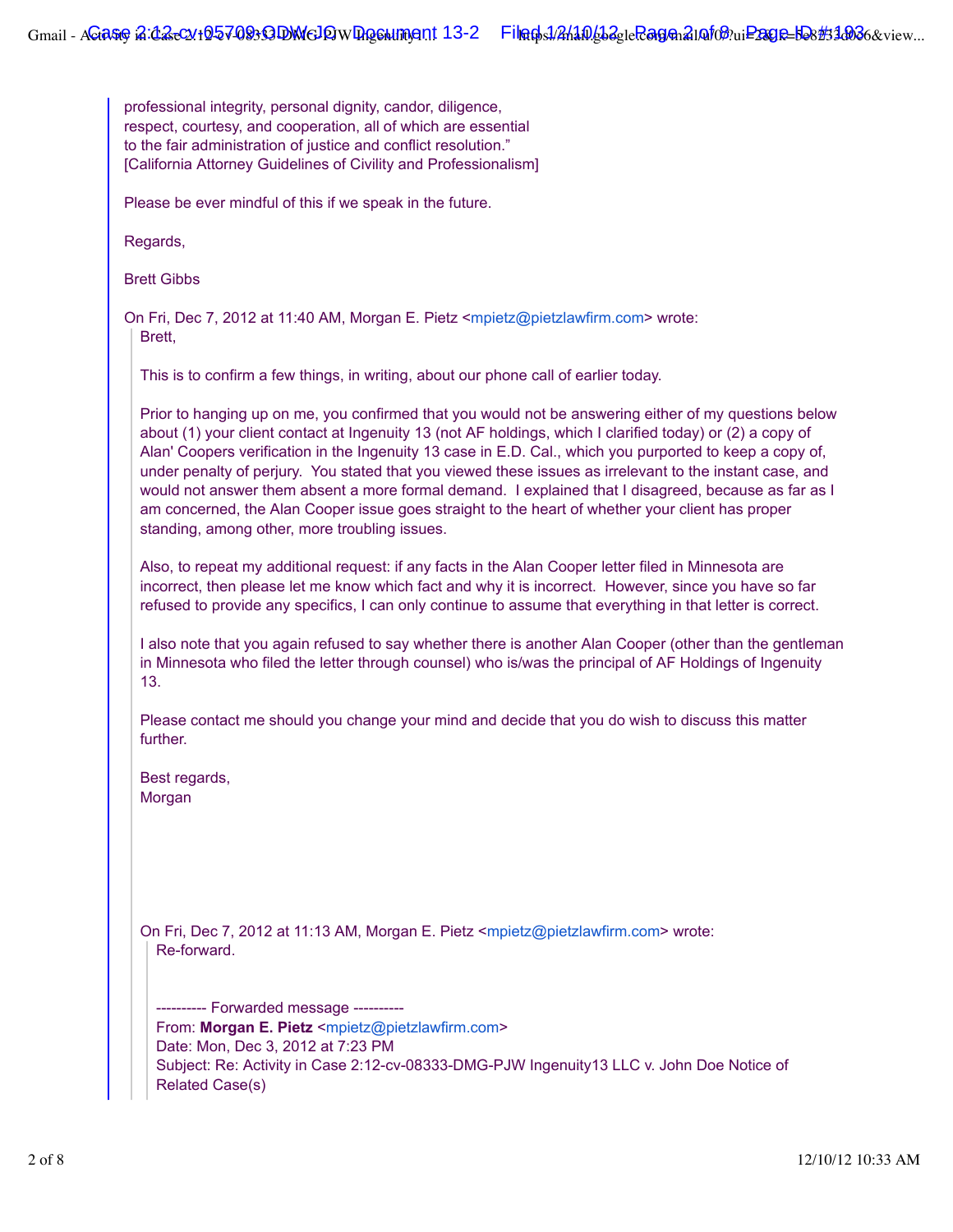To: Brett Gibbs <br/>blgibbs@wefightpiracy.com>

Brett,

If I am supposedly twisting your words (although you do not say how, or clarify whether you are now changing your mind), how about a couple of straight answers then, so nothing gets lost in translation:

(1) Will you tell me the name of your supposed client contact at AF Holdings with whom you supposedly communicated with last week? I do not want any details of the conversation, just a name.

(2) Will you produce the original signature to the verification page, identified below, that supposedly contains "Alan Cooper's" handwritten signature?

And if the answer to these questions is still no, which is what you said earlier today, please explain why.

Best regards, Morgan

On Mon, Dec 3, 2012 at 7:09 PM, Brett Gibbs <blgibbs@wefightpiracy.com> wrote: Mr. Pietz:

Assume whatever you would like to assume -- that seems to be what you have done throughout my cases with you.

As for the former, you have grossly misstated the contents of the "very brief conversation from just prior to the telephonic conference." I think this twisting of my words is intentional -- and I do not like playing childish and manipulative games. So, I will not be drawn into this baseless banter, wasting everyone's time and money.

If want to have an honest adult conversation, I will participate. If you want to have a meet and confer on these issues, I will be available to do that next week. Let me know when you are available.

Regards,

Brett Gibbs

On Mon, Dec 3, 2012 at 6:17 PM, Morgan E. Pietz <mpietz@pietzlawfirm.com> wrote: Brett,

I wanted to follow up on our very brief conversation from just prior to the telephonic conference with Judge Walsh today regarding the two issues raised in my email below.

This email is to confirm that before Magistrate Judge Walsh joined us on the line, you stated that you would not be providing me with either the name of your client contact, or a copy of the original signature version of Alan Cooper's verification in the E.D. Call Petition matter, which you stated, under penalty of perjury, that you have a copy of in your possession.

In an effort to begin a meet and confer dialogue on the matter, can you please elaborate on the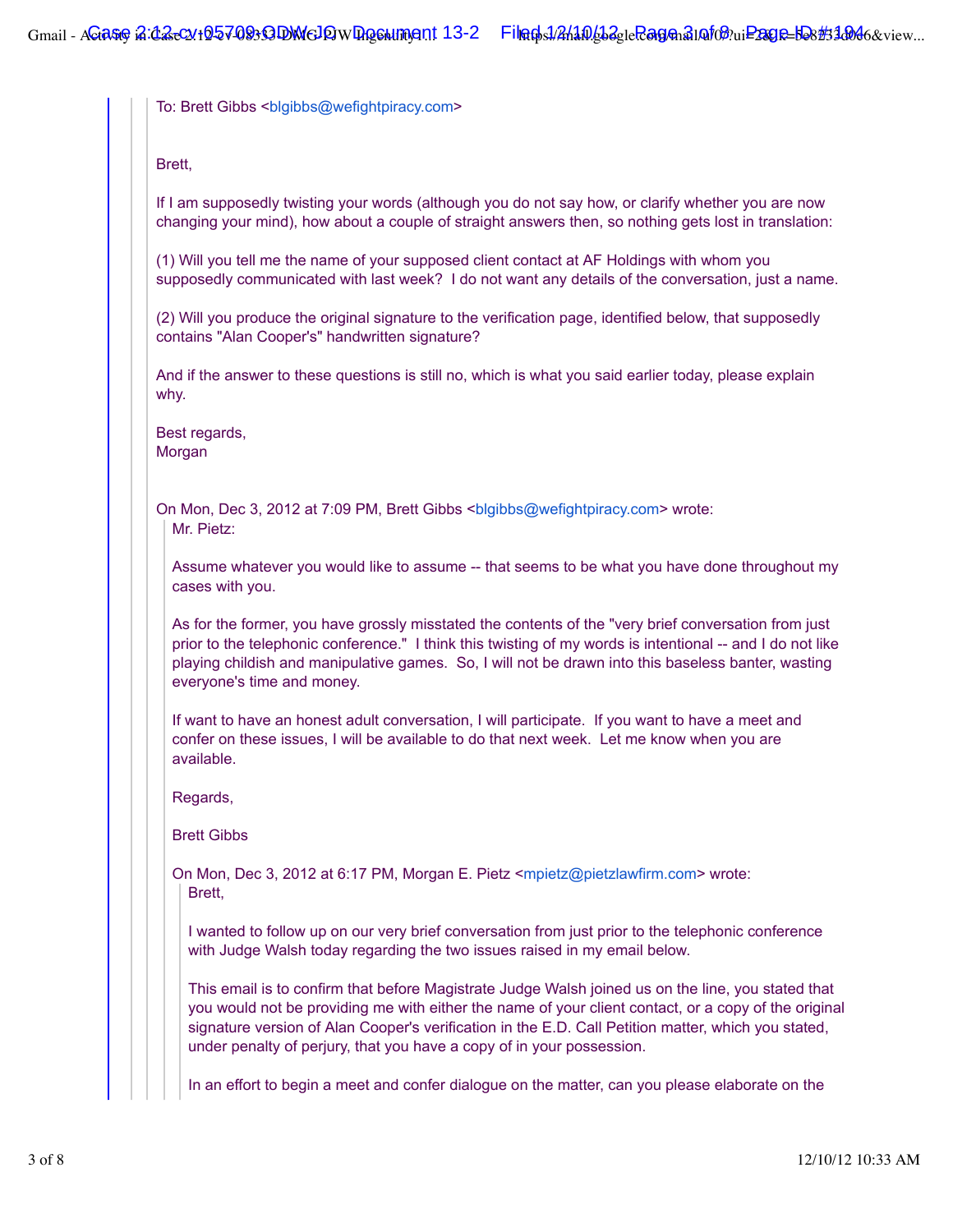reason(s) that you are refusing to produce either of these things?

Frankly, I think your refusal to answer the simple question of whether there is another Alan Cooper (i.e., not Mr. Steele's former caretaker in Minnesota) who is the principal of AF Holdings and Ingenuity 13 speaks volumes. Until you provide some kind of answer that makes sense, under penalty of perjury, I am going to assume the worst case scenario here and litigate accordingly.

If you would like to discuss any of this, please feel free to give me a call.

Best regards, Morgan

On Mon, Dec 3, 2012 at 12:58 PM, Morgan E. Pietz <mpietz@pietzlawfirm.com> wrote: Brett,

Last week you told me that you lacked authority to grant me an extension request and would have to "check with [your] client" on whether you could grant a modest extension. Then, a few days later, you purported that you had answer on this issue (although you never did bother to tell me what your client's response was).

In light of all of the serious questions raised in the Notice of Related Cases (filing receipt below) regarding who really owns AF Holdings and Ingenuity 13, I'd like you please clarify something for me: when you said you had to talk to your client last week, with whom did you speak?

Also, with reference to Exhibit E (a copy of your verified petition in an ED Cal Ingenuty 13 case) to Appendix 1 (of the Notice of Related Cases), please consider this my first, informal request for a copy of the original signature of Alan Cooper. The verification page, which recites that it was "Notarized" on the heading, states under Alan Cooper's "/s/" signature that:

"I, Brett L. Gibbs, Esq., hereby confirm per Eastern District of California Local Rule 131(f) that counsel for Plaintiff has a signed original notarized version of the above Verified Petition."

Please produce a copy of that original signature for my inspection.

Feel free to give me a call if you would like to discuss any of this prior to our 3:00 call with Magistrate Walsh today.

Best regards, Morgan

---------- Forwarded message ---------- From: <cacd\_ecfmail@cacd.uscourts.gov> Date: Mon, Dec 3, 2012 at 12:41 PM Subject: Activity in Case 2:12-cv-08333-DMG-PJW Ingenuity13 LLC v. John Doe Notice of Related Case(s) To: ecfnef@cacd.uscourts.gov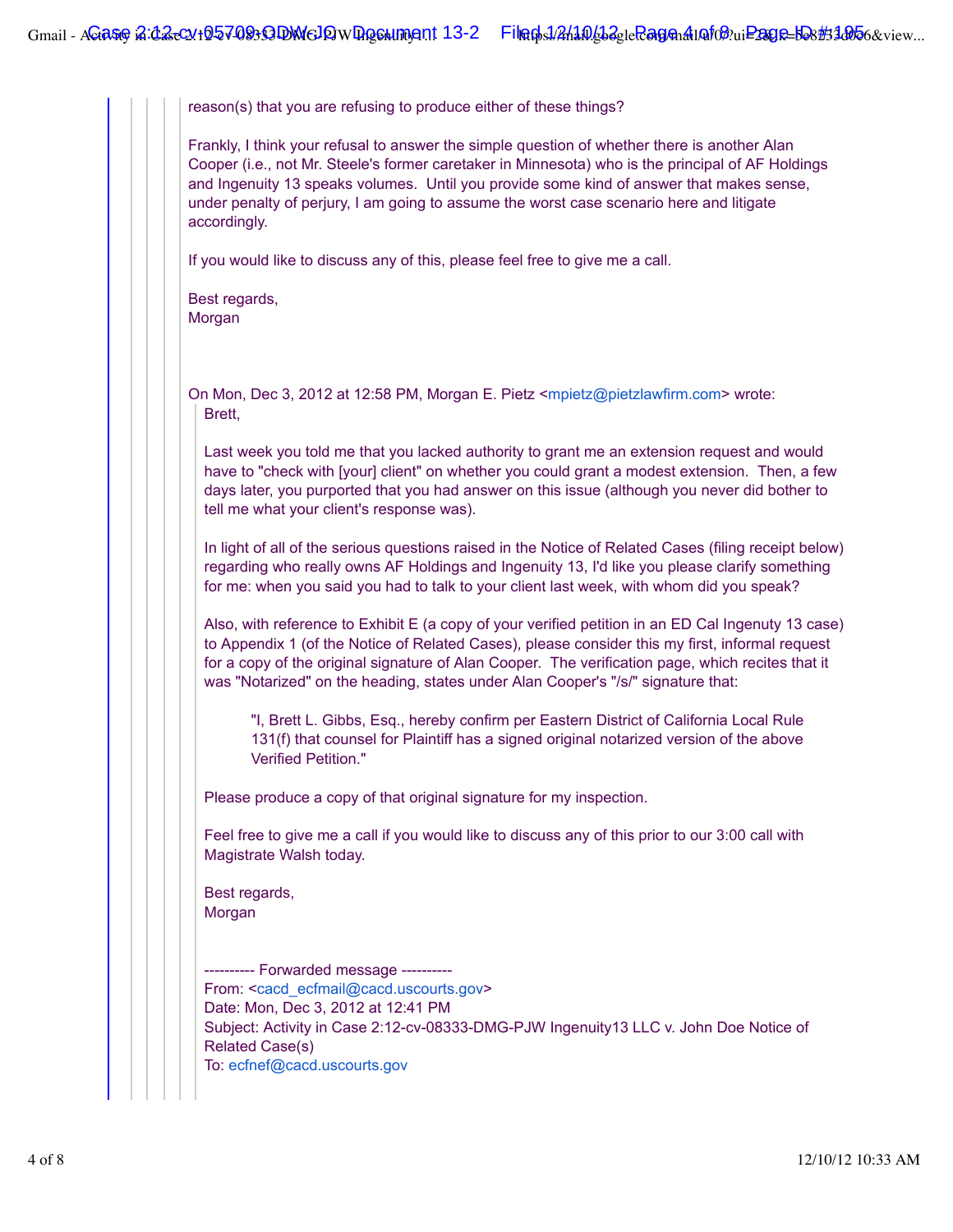**This is an automatic e-mail message generated by the CM/ECF system. Please DO NOT RESPOND to this e-mail because the mail box is unattended.**

**\*\*\*NOTE TO PUBLIC ACCESS USERS\*\*\* Judicial Conference of the United States policy permits attorneys of record and parties in a case (including pro se litigants) to receive one free electronic copy of all documents filed electronically, if receipt is required by law or directed by the filer. PACER access fees apply to all other users. To avoid later charges, download a copy of each document during this first viewing. However, if the referenced document is a transcript, the free copy and 30 page limit do not apply.**

**UNITED STATES DISTRICT COURT for the CENTRAL DISTRICT OF CALIFORNIA**

## **Notice of Electronic Filing**

The following transaction was entered by Pietz, Morgan on 12/3/2012 at 12:41 PM PST and filed on 12/3/2012

**Case Name:** Ingenuity13 LLC v. John Doe **Case Number:** 2:12-cv-08333-DMG-PJW **Filer:** John Doe **Document Number:** 15

**Docket Text:**

**NOTICE of Related Case(s) filed by Putative John Doe John Doe. Related Case(s): 2:12-cv-05709-ODW-JC; 2:12-cv-06635-GHK-RZ; 2:12-cv-06660-GAF-AGR; 2:12-cv-07385-DSF-FFM; 2:12-cv-07386- DMG-JEM; 2:12-cv-08322-DMG-PJW; 2:12-cv-08333-DMG-PJW (Attachments: # (1) Appendix 1 - Letter Filed by Counsel for Alan Cooper in District of Minnesota, # (2) Appendix 2 - Transcript of Prenda Hearing in Middle District of Florida, # (3) Appendix 3 - Table of Related Ingenuity 13 and AF Holdings Cases in Central District of California) (Pietz, Morgan)**

**2:12-cv-08333-DMG-PJW Notice has been electronically mailed to:**

Brett Langdon Gibbs &nbsp &nbsp blgibbs@wefightpiracy.com, docket@wefightpiracy.com

Morgan E Pietz &nbsp &nbsp mpietz@pietzlawfirm.com, lrudolph@pietzlawfirm.com

**2:12-cv-08333-DMG-PJW Notice has been delivered by First Class U. S. Mail or by other means BY THE FILER to :**

The following document(s) are associated with this transaction:

**Document description:**Main Document **Original filename:**\_Notice of Related Cases v3.pdf **Electronic document Stamp:** [STAMP cacdStamp\_ID=1020290914 [Date=12/3/2012] [FileNumber=14739678-0 ] [8fa7b4078f2edcb17f48906046f07118f65a17d9fd4cc4bb72a832a819fbb9d764c 53cad2cb7709c7326429417cf1da8198fa258763750d699bdcfb8302432f5]]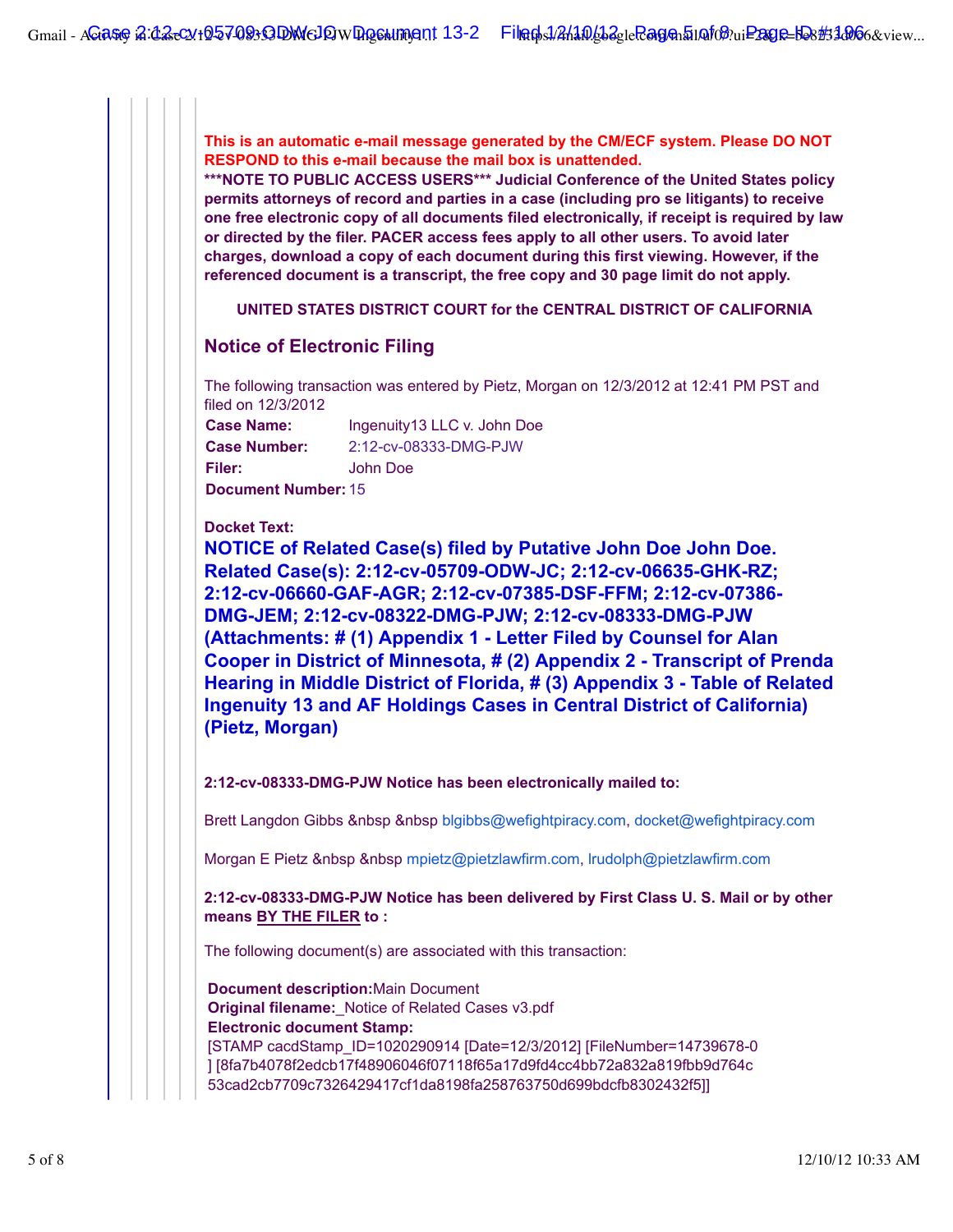**Document description:**Appendix 1 - Letter Filed by Counsel for Alan Cooper in District of **Minnesota Original filename:**1 - Alan Cooper - ECF Letter.pdf **Electronic document Stamp:** [STAMP cacdStamp\_ID=1020290914 [Date=12/3/2012] [FileNumber=14739678-1 ] [b67f59fd3ea3af034988085bb0050c0b7bec0b51f4a2a1b9e1a86d884bee70902f8 b185448643eaaf0c168ea094d9bb795cfe18ea0a76694db229c8d4f0ed93b]] **Document description:**Appendix 2 - Transcript of Prenda Hearing in Middle District of Florida **Original filename:**2 - Nguyen Hearing Transcript - Tampa.pdf **Electronic document Stamp:** [STAMP cacdStamp\_ID=1020290914 [Date=12/3/2012] [FileNumber=14739678-2 ] [800d30a30660cee9e1e1cd9e2085b2203c5f1560dc35331306948d42d5db2bacbb1 4c9c0de2ba4111a44f943ff62244c47022c110fb78c02cb7bc79c5b6db298]] **Document description:**Appendix 3 - Table of Related Ingenuity 13 and AF Holdings Cases in Central District of California **Original filename:**3 - Table of Cases.pdf **Electronic document Stamp:** [STAMP cacdStamp\_ID=1020290914 [Date=12/3/2012] [FileNumber=14739678-3 ] [5ae2ecc869dce997f693775d8ff426a8a3c48b190e25e753128678117c874da161b d2e4141ae7449e578ee22e9cd67e8a02439f2880ed9596a082b3653152487]] -- Morgan E. Pietz THE PIETZ LAW FIRM 3770 Highland Ave., Ste. 206 Manhattan Beach, CA 90266 mpietz@pietzlawfirm.com Ph: (310) 424-5557 Fx: (310) 546-5301 www.pietzlawfirm.com -- Morgan E. Pietz THE PIETZ LAW FIRM 3770 Highland Ave., Ste. 206 Manhattan Beach, CA 90266 mpietz@pietzlawfirm.com Ph: (310) 424-5557 Fx: (310) 546-5301 www.pietzlawfirm.com -- Brett L. Gibbs, Esq. (SBN 251000)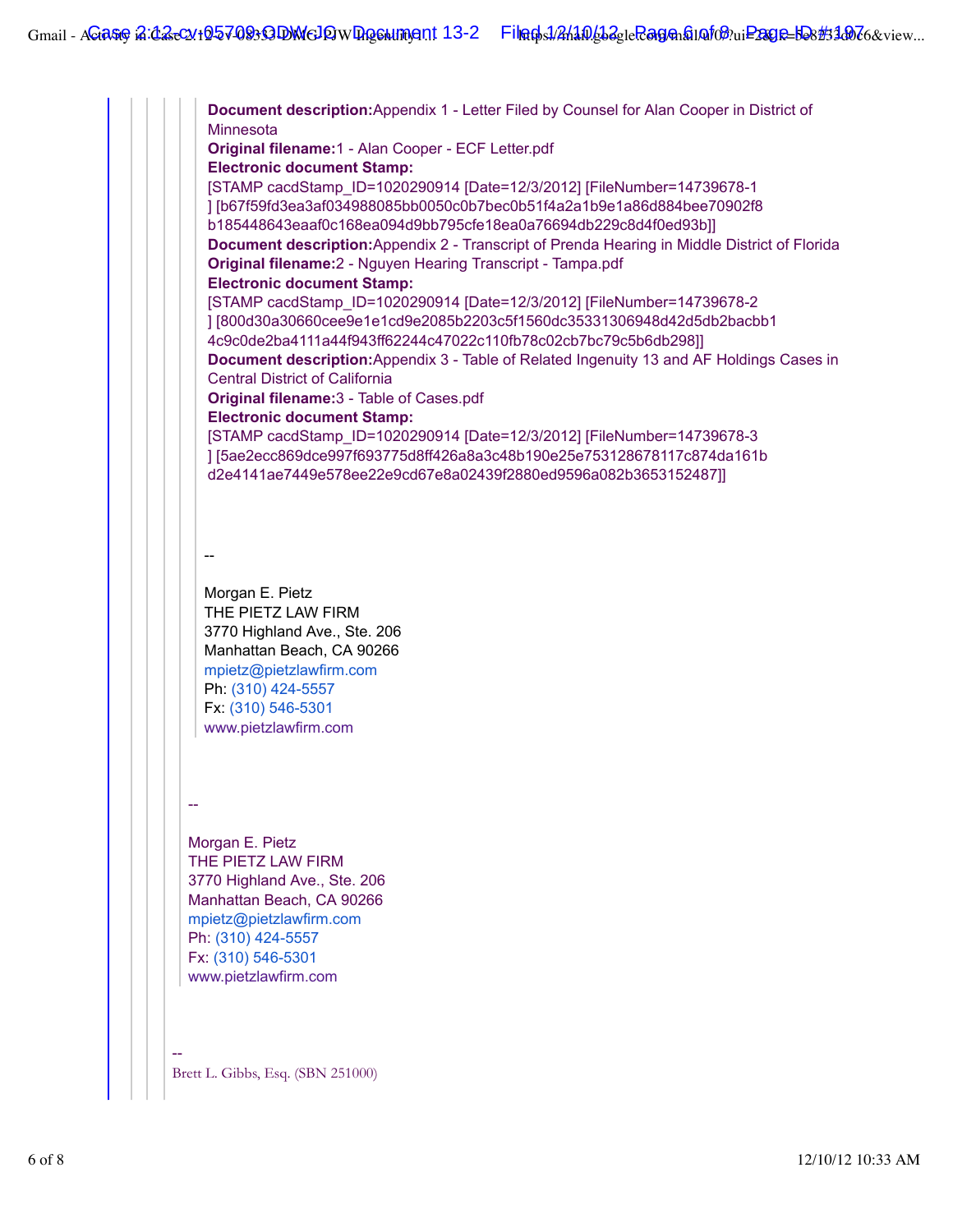Of Counsel to Prenda Law Inc. 38 Miller Avenue, #263 Mill Valley, CA 94941 415-325-5900 blgibbs@wefightpiracy.com

## NOTICE: THIS EMAIL IS INTENDED TO BE PART OF A SETTLEMENT NEGOTIATION AND IS NOT ADMISSIBLE UNDER FRE RULE 408.

#### NOTICE:

This communication is covered by the Electronic Communications Privacy Act, found at 18 U.S.C. 2510 et. seq. and is intended to remain confidential and is subject to applicable attorney/client and/or work product privileges. If you are not the intended recipient of this message, or if this message has been addressed to you in error, please immediately alert the sender by reply e-mail and then delete this message and all attachments. Do not deliver, distribute or copy this message and/or any attachments and if you are not the intended recipient, do not disclose the contents or take any action in reliance upon the information contained in this communication or any attachments.

Circular 230 Disclosure: Pursuant to recently-enacted U.S. Treasury Department regulations, we are now required to advise you that, unless otherwise expressly indicated, any federal tax advice contained in this communication, including attachments and enclosures, is not intended or written to be used, and may not be used, for the purpose of (i) avoiding tax-related penalties under the Internal Revenue Code or (ii) promoting, marketing or recommending to another party any tax-related matters addressed herein.

### --

Morgan E. Pietz THE PIETZ LAW FIRM 3770 Highland Ave., Ste. 206 Manhattan Beach, CA 90266 mpietz@pietzlawfirm.com Ph: (310) 424-5557 Fx: (310) 546-5301 www.pietzlawfirm.com

--

Morgan E. Pietz THE PIETZ LAW FIRM 3770 Highland Ave., Ste. 206 Manhattan Beach, CA 90266 mpietz@pietzlawfirm.com Ph: (310) 424-5557 Fx: (310) 546-5301 www.pietzlawfirm.com